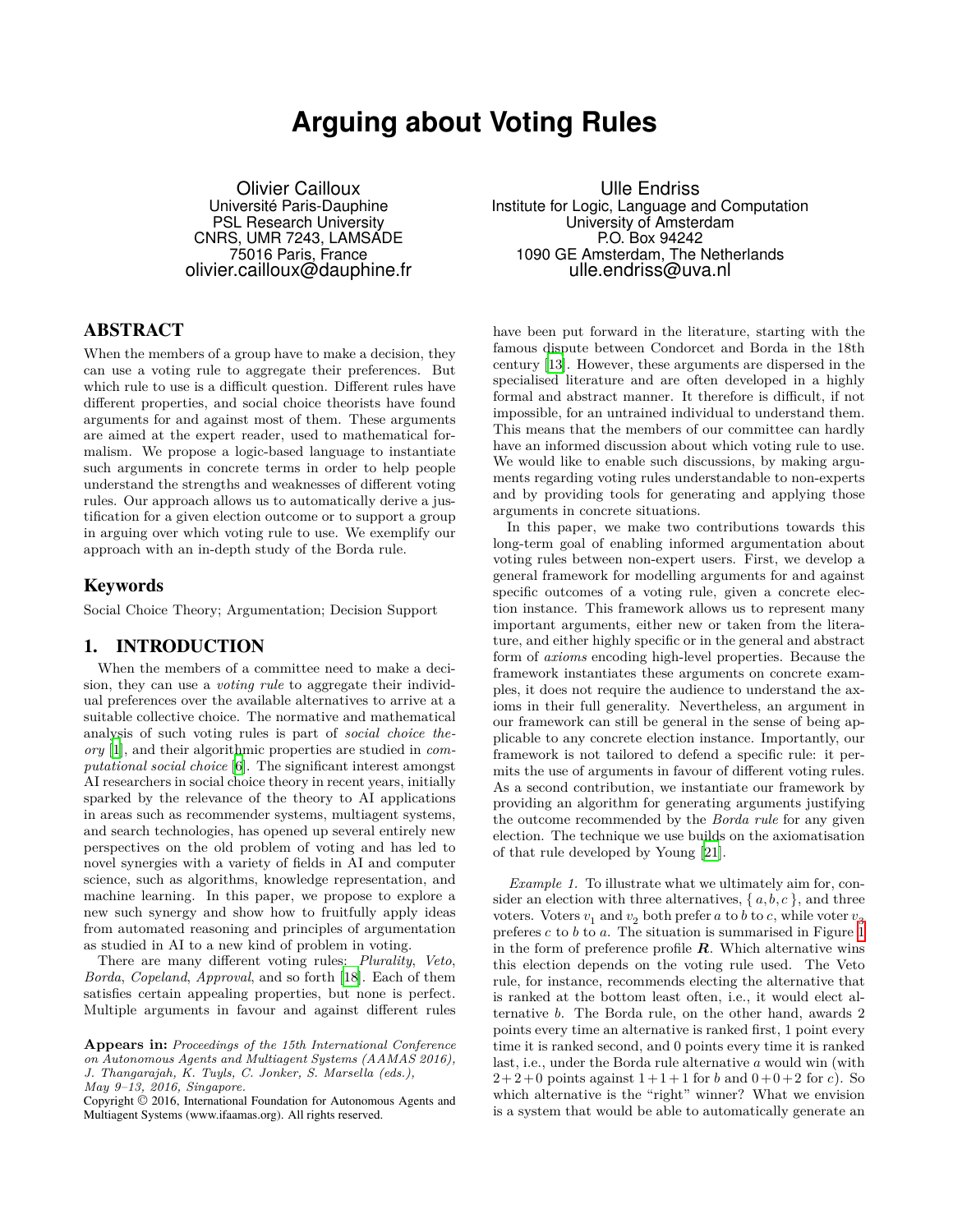$$
R = \begin{array}{ccccccccc} & v_1 & v_2 & v_3 & & v_1 & & v_2 & v_3 \\ a & a & c & & & a \\ b & b & b & & & & b \\ c & c & a & & & & & c \\ \end{array}, \quad R_1 = \begin{array}{ccccccccc} & v_1 & & v_2 & v_3 & & v_4 \\ a & b & & b & c & & b \\ b & b & & b & & c & & a \\ c & & c & & b & & c \\ c & & c & & & & c \\ \end{array}
$$

<span id="page-1-0"></span>**Figure 1: The profiles used in the introductory example. Each column represents the preference ordering of one voter.**

easy-to-understand sequence of arguments for justifying, for instance, that alternative  $a$  is the deserving winner. Such a system might initiate the following dialogue.

- **System:** Consider election  $\mathbf{R}_1$ , involving only voter  $v_1$  (see also Figure [1](#page-1-0)). Do you agree that  $a$ , enjoying unanimous support, should win this election?
- **User:** Yes, of course.
- **System:** Now consider election  $R_2$ , involving only voters  $v_2$  and  $v_3$ . Do you agree that, for symmetry reasons, the outcome should be a three-way tie?
- **User:** Yes, that sounds reasonable.
- **System:** Observe that when we combine  $R_1$  and  $R_2$ , we obtain our election of interest, namely  $\overrightarrow{R}$ . Do you agree that in this combined election, as there was a three-way tie in  $R_2, R_1$  should be used to decide the winner?

**User:** Yes, I do.

**System:** To summarise, you agree that  $a$  should win for  $\mathbb{R}$ .

The reader familiar with the axiomatic method in social choice theory may recognise some of the standard axioms satisfied by the Borda rule at the core of two of these arguments (namely Pareto dominance and reinforcement). We will formally introduce these axioms in Section [2](#page-1-1). If the user disagrees with one of the steps, the system might try another strategy of arguing in favour of  $a$ . Alternatively, we might also ask our system to generate a sequence of arguments to justify that  $b$  should win.  $\triangle$ 

In this paper, we do not address the rendering of such arguments in natural language. Rather, we address the challenge of automatically generating the arguments themselves, expressed in a simple logic-based language. Our framework offers a general solution to the problem of representing such arguments to justify any given outcome for any given election. Of course, a given user will only find some of the arguments that can be represented in principle convincing in practice. For any "natural" voting rule, one should expect that there will be (by virtue of its naturalness) a convincing set of arguments that can be used to justify the outcomes recommend by that rule. The challenge then is to automatically generate a concrete sequence of such arguments for a given outcome to be justified. We provide a solution to this algorithmic problem for the case of the Borda rule.

The remainder of this paper is organised as follows. Section [2](#page-1-1) introduces a logic for specifying reasonableness criteria (i.e., axioms) for voting rules. We prove the logic to be complete and demonstrate how it can be used to justify an election outcome. In Section [3](#page-3-0) we provide an algorithm for justifying outcomes returned by the Borda rule for arbitrary elections. While our main technical contributions concern the challenge of justifying a given election outcome, in Section [4](#page-7-0) we briefly explore other further applications of our approach to richer forms of argumentation about voting rules. Section [5](#page-7-1) concludes with a discussion of related work.

## <span id="page-1-1"></span>2. GENERAL FRAMEWORK

In this section we introduce a formal model of voting rules for variable electorates, we show how to describe such rules and their properties in a simple logical language, and we then use this language to develop a framework for reasoning and arguing about voting rules.

#### 2.1 Voting Rules

We begin by introducing what is essentially the standard formal model of voting familiar from social choice theory [[9](#page-8-5), [18](#page-8-2)], with varying sets of voters.

Let A, with  $m = |A|$ , be the finite set of *alternatives*. Let  $\mathcal{P}_{\emptyset}(\mathcal{A})$  denote the powerset of  $\mathcal{A}$ , excluding the empty set. We use the letters  $A \subseteq \mathcal{A}$  and  $\alpha \subseteq \mathcal{P}_{\emptyset}(\mathcal{A})$  to designate subsets of alternatives and sets of subsets of alternatives, respectively. We model *preferences* as (strict) linear orders (transitive, irreflexive, and connected binary relations) over  $A$ . Let  $N$  be the infinite universe of potential *voters*. A *profile* **R** is a mapping from a finite subset of voters  $N_R \subseteq \mathcal{N}$ to linear orders over A. For technical reasons, we allow  $N_{\mathbf{R}}$ to be empty, in which case we call  $\boldsymbol{R}$  the *null profile*. Let  $\boldsymbol{\mathcal{R}}$ denote the set of all non-null profiles. A *voting rule* f maps each non-null profile  $\boldsymbol{R}$  to a non-empty subset of  $\mathcal{A}$ , the set of (tied) election winners for the profile in question.

Given a profile  $R$ , let  $\overline{R}$  be the profile consisting of the reverses of the linear orders found in  $R$ . For two profiles  $R_1$  and  $R_2$  defined over disjoint sets of voters, we define their *sum*  $R_1 \oplus R_2$  as the profile  $R_1 \cup R_2$ . (Note that the union of two functions, considered as sets of input-output pairs, defined over disjoint domains, is itself a well-defined function.) In this paper, we will only use addition of profiles in contexts where the identities of the voters do not matter. Therefore, we also define addition over profiles that are not defined over disjoint sets of voters, the addition then being preceded by an arbitrary renaming of the voters of the second profile. Formally, given two profiles  $R_1, R_2$  with  $N_{\boldsymbol{R}_1} \cap N_{\boldsymbol{R}_2} \neq \emptyset$ , define s as an arbitrary injection mapping every voter  $i \in N_{R_2}$  to a voter  $s(i) \in \mathcal{N} \setminus N_{R_1}$ ; define  $t(\mathbf{R})$  as the profile  $\{ (s(i), P) | (i, P) \in \mathbf{R} \}$ ; and define  $\bm{R}_1 \oplus \bm{R}_2 = \bm{R}_1 \cup t(\bm{R}_2)$ . E.g., for  $\bm{R} = \{ (i, (a, b)) \}$ ,  $\bm{R} \oplus \bm{R}$  is  $\{(\tilde{i}, (a, \tilde{b})), (\tilde{i}', (a, b))\}$ , with  $\tilde{i}' \neq \tilde{i}$  an arbitrary voter. A profile **R** may be multiplied by a natural number  $k \in \mathbb{N}$ , defined in the natural way as repeated addition with copies of itself and denoted by  $k\mathbf{R}$ . Multiplying a profile by zero yields the null profile. Throughout this paper, natural numbers are taken to include zero.

#### <span id="page-1-2"></span>2.2 Logical Language and Axioms

To formally describe voting rules we will make use of the language of propositional logic over the set of atomic propositions  $\{ p_{\boldsymbol{R},A} \mid \boldsymbol{R} \in \mathcal{R}, \emptyset \subset A \subseteq \mathcal{A} \}$ . This set includes one atom for every possible non-null profile  $R$  and every possible non-empty subset A of alternatives. The language  $\mathcal L$  is the set of all formulæ that can be formed using these atoms and the propositional connectives  $\neg, \wedge, \vee,$  and  $\rightarrow$  as well as the special propositions  $\top$  and  $\bot$ , in the usual manner [[19\]](#page-8-6). A *literal* is an atom or its negation; a *clause* is a disjunction of literals.

The semantics of  $\mathcal L$  is defined as follows. Given a voting rule f, the *model*  $v_f$  assigns the value T (*true*) to the atom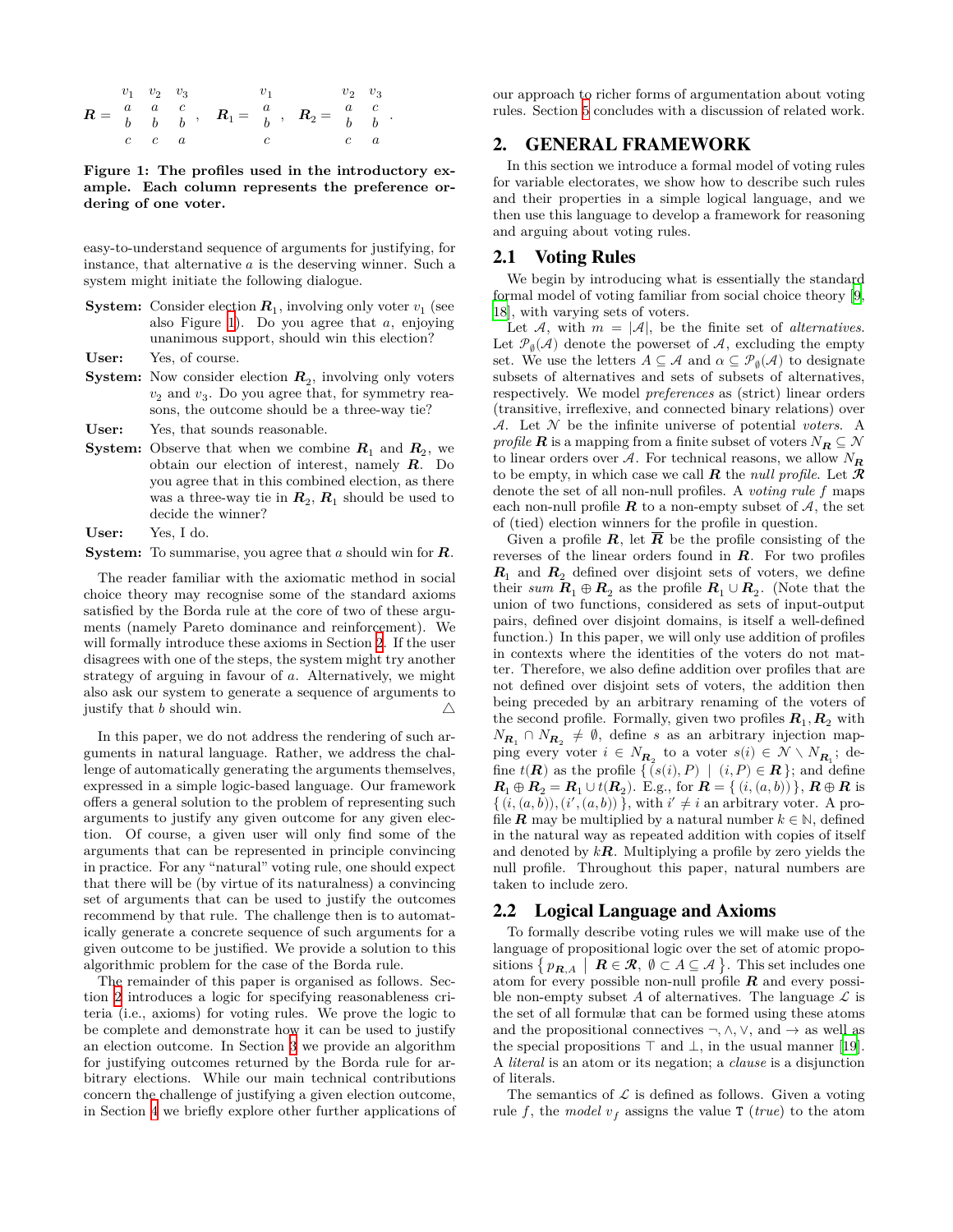$p_{\mathbf{R},A}$  if  $f(\mathbf{R}) = A$  and the value F (*false*) otherwise. That is,  $p_{R,A}$  is true if f chooses A as the set of winners whenever the voters vote as in profile  $\boldsymbol{R}$ . The definition of  $v_f$  extends to the whole set of formulæ using the usual semantics of propositional logic. We say that  $v_f$  satisfies a set of formulæ *iff* it assigns the value T to every formula in the set.

To make the semantics of the atoms explicit in the language, we from now on write  $[\mathbf{R} \mapsto A]$  instead of  $p_{\mathbf{R}, A}$ . We also write  $[\mathbf{R} \models \infty]$ , for any non-empty  $\alpha \subseteq \mathcal{P}_{\emptyset}(\mathcal{A})$ , as a shorthand for  $\bigvee_{A\in\alpha} [\mathbf{R} \mapsto A]$ . We will refer to such clauses involving only one profile, i.e., formulæ specifying the possible sets of winners for a given profile, as *uni-profile clauses*.

We can express familiar as well as new axioms of social choice theory in our language. We call any such rendering of an axiom in  $\mathcal L$  an  $\mathcal L$ *-axiom*. Formally, an  $\mathcal L$ -axiom is simply a set of formulæ. Here are some examples for  $\mathcal{L}$ -axioms.

- **Dom** *Dominance* postulates that a Pareto-dominated alternative (i.e., an alternative to which some other alternative is preferred by every voter) should not win. The formulæ are, for each  $\mathbf{R} \in \mathcal{R}$ ,  $[\mathbf{R} \models^{\mathbb{C}} \mathcal{P}_{\emptyset}(U_{\mathbf{R}})],$ where  $U_R$  is the set of alternatives that are not Paretodominated in  $\boldsymbol{R}$ .
- **Anon** *Anonymity* asks for symmetry w.r.t. voters: for all  $\mathbf{R} \in \mathcal{R}, \ \emptyset \subset A \subseteq \mathcal{A}, \ N' \subseteq \mathcal{N}, \ \text{bijections} \ \sigma : N' \to N_{\mathbf{R}},$ anonymity requires  $[\mathbf{R} \mapsto A] \to [(\mathbf{R} \circ \sigma) \mapsto A].$
- **Cond** This axiom says that, if there is a *Condorcet winner* (an alternative beating all other alternatives in oneon-one majority contests), then it should be the sole winner: thus, for each profile  $R$  with Condorcet winner *a*, it requires  $[{\bf R} \mapsto \{ a \}]$ .
- **Reinf** *Reinforcement* requires that, when joining two profiles for which the winning sets have a non-empty intersection, the resulting profile must have that intersection as the only winners: for each  $R_1, R_2, N_{R_1} \cap N_{R_2} =$  $\emptyset, A_1 \cap A_2 \neq \emptyset$ , reinforcement imposes the formula  $([R_1 \mapsto A_1] \wedge [R_2 \mapsto A_2]) \rightarrow [R_1 \oplus R_2 \mapsto A_1 \cap A_2].$
- **SymCanc** *Symmetric cancellation* says that, when a profile consists of a linear order and its inverse, then the only reasonable outcome is the full set of alternatives: for each such profile  $R$ , this axiom thus requires  $[R \mapsto \mathcal{A}].$

Reinforcement, also known as *consistency* in the literature, was introduced by Young [[21\]](#page-8-4). Like dominance and the Condorcet principle, it is one of the classical axioms considered in social choice theory [\[9](#page-8-5)]. SymCanc is an *ad hoc*, but intuitively appealing, axiom we will use in Example [2](#page-3-1).

An  $\mathcal{L}$ -axiom may also be limited to capturing what an adequate behaviour is on a few specific cases, or even just a single specific case. As an example, let us inspect the argument put forward by Fishburn [\[8,](#page-8-7) p. 544] against the Condorcet principle. Consider the profile  $R_F$  shown in Fig-ure [2,](#page-2-0) involving 9 alternatives and  $101$  $101$  voters.<sup>1</sup> Observe that  $w$  is the Condorcet winner, as it is preferred to any other alternative by 51 out of 101 voters. Yet, it is intuitively appealing to postulate that alternative  $\alpha$  is in fact a more deserving winner of this election. This may be seen by looking at the numbers of times alternatives  $a$  and  $w$  obtain a given rank (also displayed in Figure [2\)](#page-2-0).

|   | number of voters |                  |                  |                  |                |                  |  |  |  |
|---|------------------|------------------|------------------|------------------|----------------|------------------|--|--|--|
|   | 31               | 19               | 10               | 10               | 10             | 21               |  |  |  |
| 1 | $\boldsymbol{a}$ | $\alpha$         |                  | g                | h              | h                |  |  |  |
| 2 | b                | b                | w                | w                | w              | g                |  |  |  |
| 3 | $\mathfrak c$    | $\boldsymbol{c}$ | $\boldsymbol{a}$ | $\boldsymbol{a}$ | $\it a$        |                  |  |  |  |
| 4 | $\boldsymbol{d}$ | $_{d}$           | h                | h                |                | w                |  |  |  |
| 5 | $\epsilon$       | $\epsilon$       | g                |                  | $\mathfrak{g}$ | $\boldsymbol{a}$ |  |  |  |
| 6 | w                |                  | $\epsilon$       | $\epsilon$       | $\epsilon$     | $\epsilon$       |  |  |  |
| 7 | 9                | g                | $_{d}$           | d                | d              | d                |  |  |  |
| 8 | h                | h                | $\boldsymbol{c}$ | $\mathfrak{c}$   | c              | $\boldsymbol{c}$ |  |  |  |
| 9 |                  | $\boldsymbol{w}$ | b                | h                | h              | h                |  |  |  |

<span id="page-2-0"></span>**Figure 2: The profile Fishburn uses to argue against the Condorcet property; and the number of voters placing alternative or at a given rank.**

**FvsC** The *Fishburn-versus-Condorcet*  $\mathcal{L}$ -axiom is defined as the formula  $[\mathbf{R}_F \mapsto \{a\}].$ 

## 2.3 Reasoning about Voting Rules

Now that we have a logical language for describing the outcomes of a voting rule for different profiles in place, we want to be able to reason about statements in this language. To this end, we first fix some additional terminology regarding the relationship between  $\mathcal{L}$ -axioms and voting rules.

*Definition 1.* An  $\mathcal{L}\text{-}axiomatisation$  is a set of  $\mathcal{L}\text{-}axioms$ . A voting rule f conforms to the *L*-axiomatisation J iff  $v_f$ satisfies all *L*-axioms  $j$  in  $J$ . An *L*-axiomatisation  $J$  is *consistent* iff some voting rule conforms to it. *characterises* f iff  $f$  is the only voting rule conforming to it.

Given a set of assumptions of what makes a good voting rule, expressed in the form of an  $\mathcal{L}$ -axiomatisation, we want to be able to decide whether a given claim about a given set of alternatives being the deserving winners for a given profile logically follows from those assumptions. In other words, we want to be able to justify election outcomes in terms of a given  $\mathcal{L}\text{-axiom}$  at a contraction. The next definition fixes the semantics of what it means for such a claim to be valid.

*Definition 2.* Consider an  $\mathcal{L}$ -axiomatisation  $J$  and a formula  $\varphi$  in our language. We say that  $\varphi$  is a *valid claim* given *J* iff  $v_f(\varphi) = T$  for all voting rules f conforming to *J*.

We use the term 'claim' instead of 'formula' when we want to emphasise that a formula is used to make a point about specific voting rules. As our proposal is aimed at making arguments as easy to understand as possible, we suggest to restrict claims to uni-profile clauses, which have an easily interpretable meaning. Our results are general however. Note that if  $J$  is inconsistent, then all claims are vacuously valid.

We can now define a formal proof system to allow us to establish whether a given claim is valid. Let us first define  $\kappa$ , representing our domain knowledge. It is the set of all formulæ of the form  $[\mathbf{R} \mapsto A_1] \wedge [\mathbf{R} \mapsto A_2] \to \bot$ , for all profiles **R** and  $\emptyset \subset A_1 \neq A_2 \subseteq \mathcal{A}$  (saying that a voting rule f cannot select more than one set of winners), plus all formulæ of the form  $[\mathbf{R} \mapsto \mathcal{P}_{\emptyset}(\mathcal{A})]$  (saying that f must select at least one set of winners). Thus,  $\kappa$  encodes the requirement of f being a function. We now define a proof of a claim  $\varphi$  grounded

<span id="page-2-1"></span><sup>1</sup>Fishburn explains his argument without giving a fully worked out example. The profile used here is taken from <http://rangevoting.org/FishburnAntiC.html>.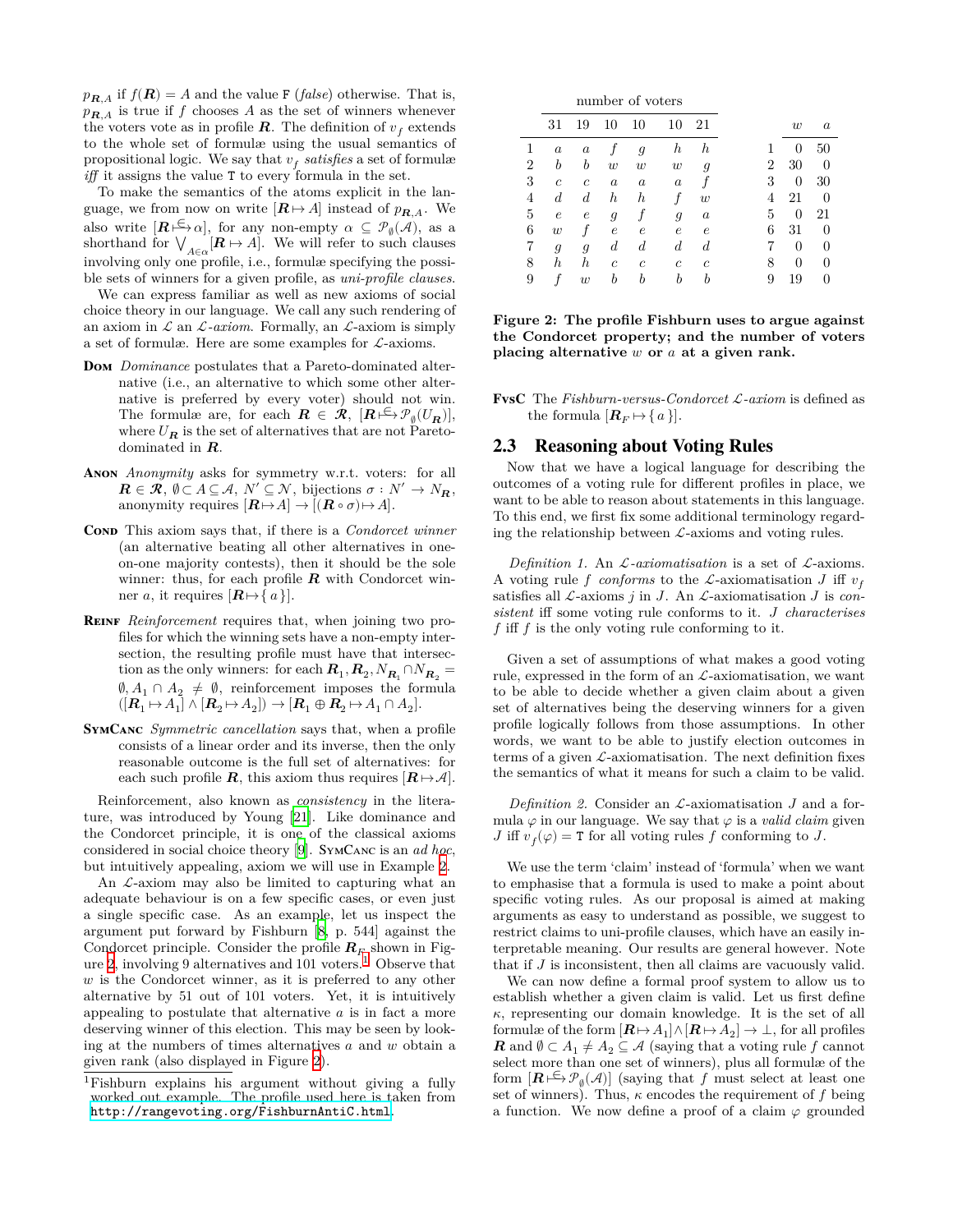| $a \quad b \quad a \quad c$ |  |  | $a \quad b \qquad a \quad c$                                                                                                   |  |  |  |
|-----------------------------|--|--|--------------------------------------------------------------------------------------------------------------------------------|--|--|--|
|                             |  |  | $\mathbf{R} = b \quad c \quad b \quad b \quad , \quad \mathbf{R}_D = b \quad c \quad , \quad \mathbf{R}_S = b \quad b \quad .$ |  |  |  |
|                             |  |  | $c \ a \ c \ a \qquad c \ a \qquad c \ a$                                                                                      |  |  |  |

#### <span id="page-3-2"></span>**Figure 3: The profiles used in Example [2](#page-3-1). Each column represents the preference ordering of one voter.**

in  $J$  as a demonstration that  $\varphi$  can be inferred from  $J$  and  $\kappa$ , i.e., that  $(|J|) \cup \kappa \vdash \varphi$ . Natural deduction [\[19](#page-8-6)], which is widely regarded as producing proofs of good readability, is particularly suited to this purpose, but any other system that is sound and complete for propositional logic could be used as well.

*Definition 3.* A *proof* of claim  $\varphi$  grounded in *L*-axiomatisation *J* is a natural deduction proof for  $(|J|) \cup \kappa \vdash \varphi$ .

For the purposes of presenting examples, in this paper, we will take certain shortcuts and omit the detailed derivation of simple facts about propositional logic. We will justify such steps as being inferred 'by propositional reasoning' (PR), together with a reference to the premises used. What is important in view of our ultimate goal of justifying election outcomes to users is that any such propositional reasoning step can be decomposed into a sequence of basic steps in a natural deduction proof, which can then be translated into an argument in natural language that can be explained to a non-expert user [[2](#page-8-8), [14,](#page-8-9) [20\]](#page-8-10).

<span id="page-3-1"></span>*Example 2.* We prove below, on the basis of  $\mathcal{L}$ -axioms Dom, SYMCANC, and REINF defined earlier, that the profile  $R$ of Figure [3](#page-3-2) must have as winners either  $\{a\}, \{b\}, \text{or } \{a, b\},\$ i.e., that  $c$  should not win. Each line consists of a formula we have shown to be true, followed by the justification for that proof step. The profiles  $R_D$  and  $R_S$  are also defined in

Figure [3](#page-3-2). Note that  $\boldsymbol{R} = \boldsymbol{R}_D \oplus \boldsymbol{R}_S$ . 1.  $[\mathbf{R}_D \stackrel{\in}{\longmapsto} \{\{a\}, \{b\}, \{a, b\}\}]$  (Dom) 2.  $[\mathbf{R}_S \mapsto \{a, b, c\}]$  (SYMCANC)  $3. \ \left(\left[\bm{R}_D\!\mapsto\!\left\{\,a\,\right\}\right]\wedge \left[\bm{R}_S\!\mapsto\!\left\{\,a\, ,b\, ,c\,\right\}\right]\right)\to \left[\bm{R}\!\mapsto\!\left\{\,a\,\right\}\right] \,\left(\text{Re}\text{INF}\right)$ 4.  $([R_D \mapsto \{b\}] \wedge [R_S \mapsto \{a, b, c\}]) \rightarrow [R \mapsto \{b\}]$  (REINF) 5.  $(|\mathbf{R}_D \mapsto \{a, b\}| \wedge |\mathbf{R}_S \mapsto \{a, b, c\}|) \rightarrow |\mathbf{R} \mapsto \{a, b\}|$  (Reinf) 6.  $\left[\boldsymbol{R}_D\!\mapsto\!\left\{\,a\,\right\}\right]\to\left[\boldsymbol{R}\!\mapsto\!\left\{\,a\,\right\}\right]$  (PR from 2 & 3)

- 7.  $[\mathbf{R}_D \mapsto \{b\}] \rightarrow [\mathbf{R} \mapsto \{b\}]$  (PR from 2 & 4)
- 8.  $[\mathbf{R}_D \mapsto \{a, b\}] \rightarrow [\mathbf{R} \mapsto \{a, b\}]$  (PR from 2 & 5)
- 9.  $[\mathbf{R}_D \mapsto \{a\}] \vee [\mathbf{R}_D \mapsto \{b\}] \vee [\mathbf{R}_D \mapsto \{a,b\}]$  (rewrite 1)
- 10.  $[\mathbf{R} \mapsto \{a\}] \vee [\mathbf{R} \mapsto \{b\}] \vee [\mathbf{R} \mapsto \{a, b\}]$  (PR from 6–9)
- 11.  $[\mathbf{R} \mapsto \{\{a\}, \{b\}, \{a, b\}\}]$  (rewrite 10)

Each of these steps is simple enough to be rendered in natural language, so as to be presented to a non-expert user, just as in Example [1](#page-0-0). For instance, steps 2 and 3 directly correspond to steps also present in Example [1](#page-0-0), while step 6 might be explained by pointing out that when two premises imply a conclusion, then that conclusion is implied by the first premise alone once we have established that the second premise is in fact true.  $\triangle$ 

<span id="page-3-3"></span>*Remark 1.* It is important to understand that two  $\mathcal{L}$ -axioms may be equivalent, logically speaking, while leading to proofs that differ in terms of how easy or difficult they are to understand for a human reader. In our proposal, it is important to choose  $\mathcal{L}$ -axioms not only according to what they

entail (their logical power), but also according to the ease of understanding them. This is similar to the general goal of axiomatising a function: we search for axioms that have, as much as possible, an intuitive content. In our case, however, an  $\mathcal{L}$ -axiomatisation is good if it strikes an appropriate balance between the lengths of proofs it produces and the intuitiveness of the concrete instantiations of the  $\mathcal{L}$ -axioms it contains. As an illustration, REINF could be changed in order to shorten the proof of Example [2](#page-3-1). A modified REINF would say, for example, that a profile associated with a set of possible sets of winners, when added to a profile that has the full set  $A$  as the winners, must still be associated with the same set of possible sets of winners. This axiom would yield, in a single step, that  $[\mathbf{R}_D \stackrel{\infty}{\longmapsto} \{\{a\}, \{b\}, \{a, b\}\}] \wedge [\mathbf{R}_S \mapsto$  $\{a, b, c\}\) \rightarrow [\mathbf{R} \models \{ \{a\}, \{b\}, \{a, b\}\}].$ 

We now want to show that, with our definition of proofs, we can prove only and all claims that indeed are valid.

THEOREM 1 (COMPLETENESS). For any *L*-axiomatisa*tion J* and any claim  $\varphi$ , there exists a proof of  $\varphi$  grounded *in*  $J$  *iff*  $\varphi$  *is valid given*  $J$ .

PROOF. The theorem follows from the (soundness and) completeness of natural deduction for classical propositional logic [\[19\]](#page-8-6), together with the fact that there exists a bijection between voting rules conforming to  $J$  and models satisfying  $J$  and  $\kappa$ . Indeed, for each  $f$  conforming to  $J$ , the corresponding model  $v_f$  satisfies  $J$  and  $\kappa$ . Now take any  $v$  satisfying  $J$ and  $\kappa$ . As the model satisfies  $\kappa$ , we can define a rule f from that model, taking  $f(\mathbf{R}) = A$  when the model says  $[\mathbf{R} \mapsto A]$  $\Box$ is true. Because  $v = v_f$ , f conforms to J.

Thus, while our logical language permits us to speak about voting rules by making arbitrary claims about the possible sets of winners for a given profile, we now have a proof system in place for deriving any valid such claim from a given axiomatisation provided in the same language. The renderings of the axioms themselves may be long and unwieldy (e.g., Dom explicitly lists all undominated alternatives for every profile), but the concrete proofs produced nevertheless can be expected to be relatively simple and human-readable (as seen in Example [2](#page-3-1)). Finding the right concrete profiles (e.g.,  $\mathbf{R}_D$  and  $\mathbf{R}_S$  in Example [2](#page-3-1)) to use in a proof may be hard, but reading an existing proof is easy. In Section [3](#page-3-0) we will address this challenge of actually producing proofs.

### <span id="page-3-0"></span>3. JUSTIFYING BORDA OUTCOMES

The *Borda rule* is one of the most important voting rules in the literature  $[18]$ . Under this rule, an alternative  $a$  earns as many points from a given voter as that voter ranks other alternatives below a. The Borda score of an alternative is the sum of points it earns in this manner; the alternatives with the highest Borda score win. For our purposes, it will be convenient to use the following alternative definition.

*Definition 4.* Given a profile, the *beta score* of an alternative is the sum of the numbers of alternatives it beats in each linear order, minus the sum of the numbers of alternatives it is beaten by in each linear order. Under the *Borda rule*  $f_B$  the alternatives with the highest beta score win.

<span id="page-3-4"></span>*Remark 2.* Observe that Borda scores and beta scores define the same rule. Indeed, let  $n$  be the number of voters and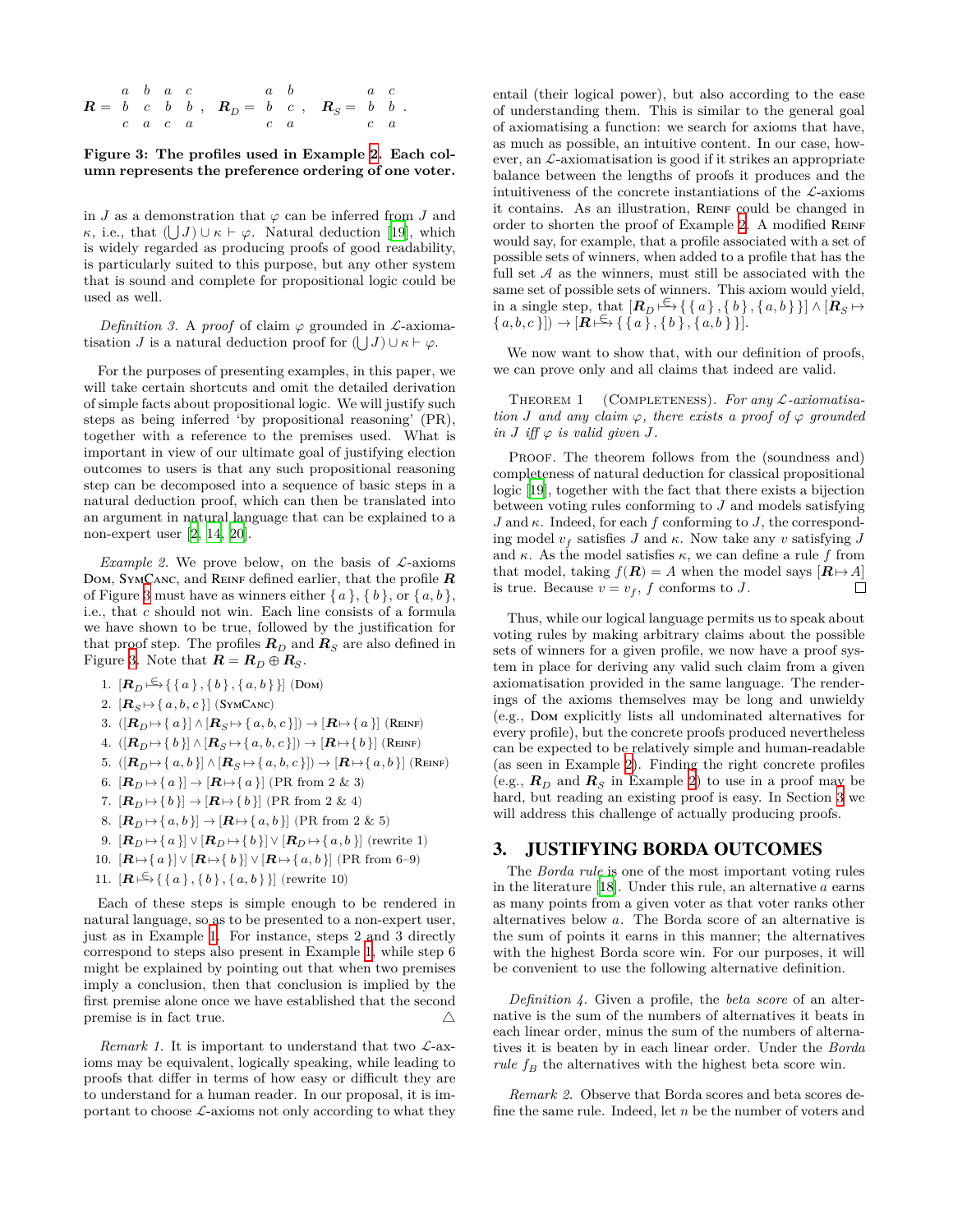recall that  $m$  is the number of alternatives. The beta score, for a given voter, is  $b - (m - 1 - b) = 2b - (m - 1)$ , where b is the Borda score of that same voter. Thus, the total beta score of an alternative is twice its total Borda score minus  $n(m-1)$ .

In this section we want to use our logic to justify a given outcome of Borda. That is, starting from any profile  $\mathbb{R}^*$ , we want to be able to give a proof, grounded in  $\mathcal{L}$ -axioms that are as appealing as possible, for the claim that the only "reasonable" winners must be the ones Borda picks (provided the reader of the argument finds these instantiations of axioms indeed reasonable). We will thus, first, present an  $\mathcal{L}$ -axiomatisation of Borda and, second, provide an algorithm that, given any  $\mathbb{R}^*$ , builds a proof for  $[\mathbb{R}^* \mapsto f_B(\mathbb{R}^*)]$ .

## 3.1 Borda  $\mathcal{L}\text{-}A$ xiomatisation

To present the  $\mathcal{L}$ -axiomatisation that we will use to argue in favour of Borda, we require a few definitions. Fix an arbitrary linear order  $\succ$  on A. (We will use the alphabetic ordering in our illustrative examples.)

*Definition 5.* The *elementary profile*  $\mathbb{R}^A_e$ ,  $\emptyset \subset A \subseteq \mathcal{A}$ , has two voters and is defined as follows. Let  $k = \succ|_A$  be the restriction of  $\succ$  on A and let  $\ell = \succ|_{\mathcal{A}\setminus A}$ . The first voter has the linear order defined by k then  $\ell$ ; the second has  $\bar{k}$  then  $\bar{\ell}$ .

*Example 3.* The elementary profile  $\mathbf{R}_{e}^{\{a,b\}}$  corresponding to  $A = \{a, b\}$ , with  $A = \{a, b, c, d\}$ , is composed of the linear orders  $(a, b, c, d)$  and  $(b, a, d, c)$ .  $\triangle$ 

Let us call a bijection  $S$  on  $A$  an  $m$ -cycle if  $(A, S)$  is a strongly connected graph, thus, if  $S$  represents a cycle that visits each alternative in  $A$  exactly once. It is formally defined as a set of pairs of alternatives, but we will denote such a cycle using a tuple of alternatives, where the first and last alternatives are equal, and all other alternatives appear exactly once. For example,  $\langle a, c, b, d, a \rangle$  denotes the  $m$ -cycle  $\{ (a, c), (c, b), (b, d), (d, a) \}$  in  $\{ a, b, c, d \}$ . This cycle can also be represented as  $\langle b, d, a, c, b \rangle$ . We say that a cycle in *A* generates  $m = |\mathcal{A}|$  linear orders on  $\mathcal{A}$ , in the natural way. For example,  $\langle a, c, b, a \rangle$  generates  $(a, c, b), (c, b, a),$  and  $(b, a, c)$ . We write linear orders with regular parentheses  $(\cdots)$ to distinguish them from cycles ⟨⋯⟩. Conversely, observe that a linear order involving all alternatives in  $A$  is generated by exactly one  $m$ -cycle.

*Definition 6.* The *cyclic profile*  $\mathbb{R}^S_c$ , with *S* an *m*-cycle, is the profile composed of all  $m$  linear orders generated by  $S$ .

*Example 4.* The cyclic profile  $\mathbf{R}_c^{\langle a,b,c,d,a \rangle}$  corresponding to  $S = \langle a, b, c, d, a \rangle$  with  $\mathcal{A} = \{a, b, c, d\}$  has the preference orders  $(a, b, c, d), (b, c, d, a), (c, d, a, b)$  and  $(d, a, b, c).$   $\Delta$ 

A *delta vector*  $\delta$  is a mapping from  $\succ$  to the rationals: such a vector has  $\binom{m}{2}$  coordinates, each mapping a pair of alternatives to a rational number. For every pair of alternatives  $(a, b) \in \succ$ , define  $\delta_{ba} = -\delta_{ab}$  (slightly abusing notation). The set of delta vectors, denoted by  $\delta$ , together with addition and multiplication by a rational defined in the natural way, is a vector space.

*Definition 7.* For any profile **R**, the *delta vector*  $\delta^R$  maps every  $(a, b) \in \succ$  to the signed number of victories of a against b, i.e.,  $\delta_{ab}^R$  is the number of voters who prefer a to b minus the number of voters who prefer  $b$  to  $a$ .

Thus,  $\delta^{R}$  represents the *weighted majority graph* of **R**.

We say that two profiles **R** and **R**' cancel when  $\delta^{\overline{R}} = \delta^{\overline{R}}'$ , thus when  $\overline{R}$  and  $\overline{R}'$  have the same weighted majority graph, or equivalently, observing that  $\delta^{\overline{R}} = -\delta^R$ , when  $\delta^{R \oplus R'} = 0$ , where  $0$  is the zero vector.

Below is the  $\mathcal{L}$ -axiomatisation that we use for the Borda rule. The fact that it is a *correct* axiomatisation of the Borda rule will follow from Theorem [2](#page-6-0) below. As discussed below, in Section [3.4,](#page-7-2) our axiomatisation is very similar but not identical to the axiomatisation given by Young [\[21\]](#page-8-4).

- **ELEM** For any elementary profile  $\mathbb{R}^A_e$ , the only reasonable set of winners is A: for all  $\emptyset \subset A \subseteq \mathcal{A}, [\mathbf{R}_{e}^{A} \mapsto A].$
- **CYCL** For any cyclic profile  $\mathbb{R}_c^S$ , the only reasonable set of winners is  $A$ : for all *m*-cycles  $S$ ,  $[\mathbf{R}_c^S \mapsto A]$ .
- **CANC** If all pairs of alternatives  $(a, b)$  are such that  $a$  is preferred to  $b$  as many times as  $b$  is to  $a$ , then the set of winners must be  $\mathcal{A}$ : for all **R** such that  $\delta_{ab}^{\mathbf{R}} = 0$  for all  $(a, b) \in \succ, [\mathbf{R} \mapsto \mathcal{A}].$
- **Reinf** Reinforcement, as defined earlier (cf. Section [2.2\)](#page-1-2).
- **REINF-SUB** Subtracting a profile with a full winner-set does not change the outcome. For all  $\mathbf{R}, \mathbf{R}', \emptyset \subset A \subseteq \mathcal{A}$ :  $([R \oplus R' \mapsto A] \wedge [R' \mapsto A]) \rightarrow [R \mapsto A].$
- **Simp** If a profile consists of a repetition of the same subprofile, then the sub-profile must have the same winners (i.e., we can simplify): for all  $\mathbf{R}, 2 \leq k \in \mathbb{N}$ ,  $\emptyset \subset A \subseteq \mathcal{A}, [k\mathbf{R} \mapsto A] \to [\mathbf{R} \mapsto A].$

We denote our  $\mathcal{L}$ -axiomatisation by  $J_B$ , the set of all six sets of formulæ just defined.

*Remark 3.* Observe that SIMP and REINF-SUB logically follow from REINF, i.e., they are in fact not required for the characterisation itself. We introduce them nevertheless, as explained in Remark [1](#page-3-3), because they can shorten proofs, and because we assume they will appear sufficiently intuitive to the reader of such proofs to be used without requiring separate justification themselves.

## <span id="page-4-0"></span>3.2 An Example

Consider the set of alternatives  $A = \{a, b, c, d\}$  and a profile  $\mathbf{R}^*$  composed of the two preference orders  $(a, b, d, c)$ and  $(c, b, a, d)$ . Observe that Borda selects  $\{a, b\}$  as winners for this profile. We will now build a proof grounded in  $J_B$ of the claim  $[\mathbf{R}^* \mapsto \{a, b\}].$ 

The proof consists of two parts. First (steps [1–](#page-5-0)[8](#page-5-1) in this example), we define a profile  $R'$  that is the sum of several profiles for which the winners are uncontroversial, either because of Elem or because of Cycl, and use this to argue that our Borda winners should win for  $R'$ . For our example, let  $\bm{R}_E=\bm{R}^{\set{a,b}}_e\oplus 2\bm{R}^{\set{a,b,c\}}_e,\, \bm{R}_C=\bm{R}^{\langle a,d,c,b,a\rangle}_c\oplus \bm{R}^{\langle a,b,d,c,a\rangle}_c,$  and  $\overline{\mathbf{R}'} = \mathbf{R}_E \oplus \mathbf{R}_C$ . Second (steps [9](#page-5-2)–[16](#page-5-3) in this example), we argue that  $R'$  must have the same winners as  $R^*$ . This works, because we also chose  $R'$  in such a way that it has the same weighted majority graph as some multiple of  $\mathbb{R}^*$ . Indeed, step [12](#page-5-4) uses the fact that  $\overline{4R^*}$  and  $R'$  cancel (this can be verified manually by counting the number of wins for each pair of alternatives). Step [9](#page-5-2) is valid, as any profile cancels with its inverse.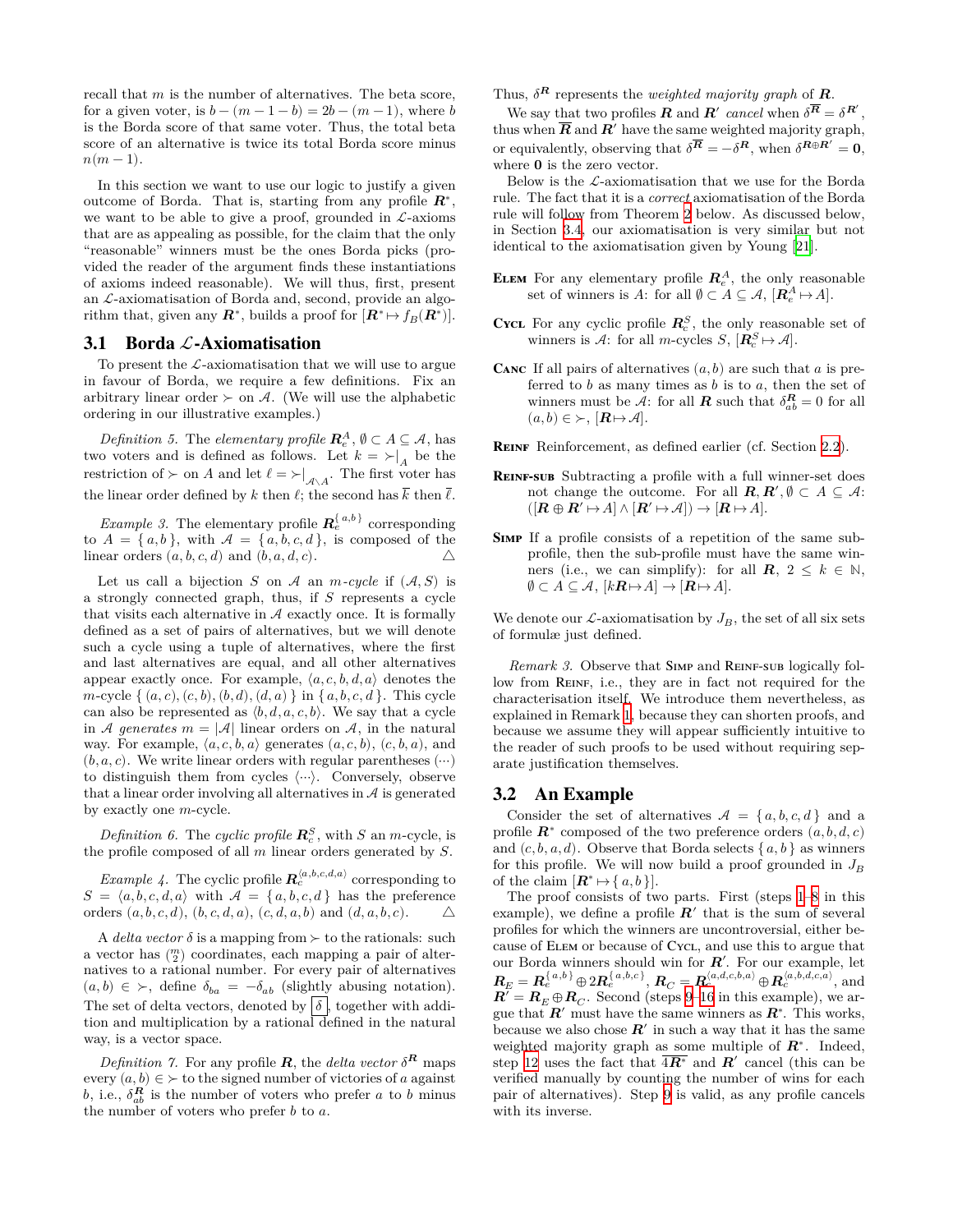<span id="page-5-5"></span><span id="page-5-2"></span><span id="page-5-1"></span><span id="page-5-0"></span>1. 
$$
[\mathbf{R}_{e}^{\{a,b\}} \mapsto \{a,b\}] \text{ (ELEM)}
$$
\n2. 
$$
[\mathbf{R}_{e}^{\{a,b,c\}} \mapsto \{a,b,c\}] \text{ (ELEM)}
$$
\n3. 
$$
[\mathbf{R}_{e}^{\{a,b,c,b\}} \mapsto \mathcal{A}] \text{ (Cvcl)}
$$
\n4. 
$$
[\mathbf{R}_{e}^{\{a,b,d,c,a\}} \mapsto \mathcal{A}] \text{ (Cvcl)}
$$
\n5. 
$$
((1) \land (2)) \mapsto [\mathbf{R}_{E} \mapsto \{a,b\}] \text{ (REINF)}
$$
\n6. 
$$
((3) \land (4)) \mapsto [\mathbf{R}_{C} \mapsto \mathcal{A}] \text{ (REINF)}
$$
\n7. 
$$
([\mathbf{R}_{E} \mapsto \{a,b\}] \land [\mathbf{R}_{C} \mapsto \mathcal{A}]) \rightarrow [\mathbf{R}' \mapsto \{a,b\}] \text{ (REINF)}
$$
\n8. 
$$
[\mathbf{R}' \mapsto \{a,b\}] \text{ (PR from 5–7)}
$$
\n9. 
$$
[4\mathbf{R}^* \oplus \overline{4\mathbf{R}^*} \mapsto \mathcal{A}] \text{ (CANC)}
$$
\n10. 
$$
([\{4\mathbf{R}^* \oplus \overline{4\mathbf{R}^*} \mapsto \mathcal{A}] \land [\mathbf{R}' \mapsto \{a,b\}] \rightarrow [4\mathbf{R}^* \oplus \overline{4\mathbf{R}^*} \oplus \mathbf{R}' \mapsto \{a,b\}] \text{ (REINF)}
$$
\n11. 
$$
[\mathbf{4R}^* \oplus \overline{4\mathbf{R}^*} \oplus \mathbf{R}' \mapsto \{a,b\}] \text{ (PR from 8–10)}
$$
\n12. 
$$
[\overline{4\mathbf{R}^*} \oplus \mathbf{R}' \mapsto \mathcal{A}] \text{ (CANC)}
$$
\n13. 
$$
([\{4\mathbf{R}^* \oplus \overline{4\mathbf{R}^*} \oplus \mathbf{R}' \mapsto \{a,b\}] \land [\overline{4\mathbf{R}^*} \oplus \mathbf{R}' \mapsto \{a,b\}] \text{ (RE
$$

<span id="page-5-4"></span><span id="page-5-3"></span>16.  $[\mathbf{R}^* \mapsto \{a, b\}]$  (PR from 14 & 15)

Simplifications are possible. For instance, step [8](#page-5-1) could be presented to a user as following directly from steps [1](#page-5-0)–[4](#page-5-5), together with REINF and basic propositional reasoning.

#### 3.3 The General Algorithm

We now define an algorithm, *Borda-expl*, which, given any profile  $\mathbb{R}^*$ , builds a proof grounded in  $J_B$  of the claim  $[\mathbb{R}^* \mapsto$  $(f_B(\mathbf{R}^*))$ , i.e., a justification for the Borda outcome. Our proofs all have the same structure as in the example above; only the concrete profiles used along the way differ. We show how to compute a natural number r, a profile  $R_E$ that is the sum of several elementary profiles, and a profile  $\boldsymbol{R}_C$  that is the sum of several cyclic profiles such that, for  $\boldsymbol{R}' = r\boldsymbol{R}_E \oplus \boldsymbol{R}_C$ , (*i*) the winners for  $\boldsymbol{R}'$  are  $f_B(\boldsymbol{R}^*)$ , and (*ii*)  $rm\bf R}^*$  and  $\bf R'$  have the same weighted majority graph.

First, let us define  $R_E$ . Define a beta vector as a vector mapping alternatives from  $A$  to rationals, with the condition that it sums to zero. The set of beta vectors, denoted by  $|\beta|$ , together with addition and multiplication by a rational defined in the natural way, is a vector space. We write  $\beta^R = \langle \beta_a^R, a \in \mathcal{A} \rangle$  for the beta vector corresponding to a profile  $\mathbf{R}$ , where  $\beta_a^{\mathbf{R}}$  denotes the beta score of a in  $\mathbf{R}$ . Name alternatives  $a_1, a_2, \ldots, a_m$  by decreasing beta score in  $\bm{R}^*$ , thus  $\beta_{a_1}^{\bm{R}^*} \geq \beta_{a_2}^{\bm{\tilde{R}}^*} \geq ... \geq \beta_{a_m}^{\bm{\tilde{R}}^*}$ . Define  $\bm{R}_E =$  $\bigoplus_{i=1}^{m-1}$  $\frac{\beta_{a_i}^{\bm{R}^*}-\beta_{a_{i+1}}^{\bm{R}^*}}{2} \bm{R}_{e}^{\set{a_1,...,a_i}}.$ 

*Remark 4.* This definition of  $R_E$  is legal as the coefficients are natural numbers:  $(\beta_{a_i}^{R^*} - \beta_{a_{i+1}}^{R^*})$  is even because, depending on  $m$ , either all beta scores are even, or all are odd (as may be seen by revisiting Remark [2\)](#page-3-4).

We can now show that  $R_E$  has the same beta scores as  $m\mathbf{R}^*$ , which is equivalent to a result due to Young [\[21](#page-8-4)].

<span id="page-5-10"></span>Lemma 1 (Young, 1974). *With the above definitions,* for each  $a \in \mathcal{A}$ :  $\beta_a^{\mathbf{R}_E} = \beta_a^{m\mathbf{R}^*}$ .

PROOF. First observe that  $\forall \emptyset \subset A \subseteq \mathcal{A}, \beta_a^{\mathbf{R}_e^A}$  equals  $2(m - |A|)$  if  $a \in A$  and  $-2|A|$  if  $a \notin A$ . Write  $\beta_a$  instead of  $\beta_a^{\mathbf{R}^*}$ . Now  $\beta_{a_i}^{\mathbf{R}_E} = \sum_{j=1}^{i-1} \frac{\beta_{a_j} - \beta_{a_{j+1}}}{2} (-2j)$  +

 $\begin{array}{ccc} \sum_{j=i}^{m-1}\frac{\beta_{a_j}-\beta_{a_{j+1}}}{2}2(m~-~j)&=&\sum_{j=1}^{m-1}(\beta_{a_j}~-~\beta_{a_{j+1}})(-j)~+ \end{array}$  $\textstyle \sum_{j=i}^{m-1} (\beta_{a_j} - \beta_{a_{j+1}})m = (\sum_{j=1}^{m-1} - \beta_{a_j}) + (m-1)\beta_{a_m} + m\beta_{a_i}$  $m\beta_{a_m} = (\sum_{j=1}^m -\beta_{a_j}) + m\beta_{a_i}$ . The claim now follows from  $\sum_{a \in \mathcal{A}} \beta_a = 0.$ □

Thus,  $\mathbf{R}_E$  and  $m\mathbf{R}^*$  have the same Borda winners.<sup>[2](#page-5-6)</sup> We now have to define  $R'$ . Recall that we want  $R'$  and  $rmR^*$  to have equal weighted majority graphs for some  $r$ . Thus, our objective is to obtain  $\delta^{R'} = \delta^{r m R^*}$ . Assume we can find a set of m-cycles  $\mathcal S$  and rationals  $\langle q_S, S \in \mathcal S \rangle$  that solve the linear system of equations  $\delta^{mR^*} = \delta^{R_E} + \sum_{S \in \mathcal{S}} q_S \delta^{R^S_c}$ . (We will shortly define  $S$  and prove that this system always admits a solution.) Because  $\delta^{R_c^S} = -\delta^{R_c^S}$ , where  $-S$  denotes the inverse cycle of  $S$ , we can then choose coefficients  $q_S$  that are all non-negative. Then, it remains only to define  $r$  as the smallest strictly positive integer such that  $\{rq_S, S \in \mathcal{S}\}\$ are all natural numbers, and to define  $\mathbf{R}_C = \bigoplus_{S} r q_S \mathbf{R}_c^S$ . Indeed,  $\boldsymbol{R}' = r \boldsymbol{R}_E \oplus \boldsymbol{R}_C$  then has the same winners as  $\boldsymbol{R}_E$ (hence, the same as  $\mathbf{R}^*$ ), and  $\delta^{rm\bf{R}^*} = \delta^{\mathbf{R}'}$ . (The comment made in Footnote [2](#page-5-6) applies here as well.)

It remains to show that the system above can be solved. Indeed, even considering all  $(m-1)!$  m-cycles as the set  $\mathcal{S}$ . the claim that such a system can always be solved requires a proof. Furthermore, our proof permits to use a quadratic instead of a factorial—number of unknowns, as we define precisely which cycles  $S$  must contain.

<span id="page-5-7"></span>LEMMA 2. *There exists a set of m-cycles*  $S$  such that, for *any two profiles*  $\mathbf{R}^*, \mathbf{R}_E$  satisfying  $\beta^{m\tilde{\mathbf{R}}^*} = \beta^{\mathbf{R}_E}$ , there exist  $rationals$   $q_S$  with  $\sum_{S \in \mathcal{S}} q_S \delta^{R_c^S} = \delta^{mR^*} - \delta^{R_E}$ .

In order to prove Lemma [2](#page-5-7), we will first define a beta transformation  $\hat{\beta}$ , a linear transformation from  $\delta |$  to  $\beta$ . We will then show that  $\delta^{mR^*} - \delta^{R_E}$  belongs to its kernel  $\mathcal{K}(\hat{\beta})$ (Lemma [3\)](#page-5-8). Next, we will define  $S$  and show that we can find rationals  $q_S$  with  $\sum_{S \in \mathcal{S}} q_S \delta^{\mathbf{R}^S_c} = \delta$ , for any delta vector  $\delta \in \mathcal{K}(\hat{\beta})$ . Equivalently, defining  $\rho = \{ \delta^{R_c^S}, S \in \mathcal{S} \}$ , we will show that  $\rho$  spans  $\mathcal{K}(\hat{\beta})$  (Lemma [4](#page-5-9)). In order to do this, observing that  $\rho \subseteq \mathcal{K}(\hat{\beta})$ , we will show that dim  $\mathcal{K}(\hat{\beta}) = \dim \rho$ , or equivalently, that  $\rho$  has dim  $\mathcal{K}(\hat{\beta})$  independent vectors.

Define the beta transformation  $\hat{\beta}(\delta)$  of a delta vector  $\delta$ as the following beta vector:  $\hat{\beta}(\delta)_a = \sum_{b \in \mathcal{A} \setminus \{a\}} \delta_{ab}$ . Let  $\mathcal{K}(\hat{\beta})$  denote the kernel of the beta transformation, the vector space of vectors  $\delta$  such that  $\hat{\beta}(\delta) = 0$ . Because  $\hat{\beta}$  is a surjective linear transformation from  $\delta$  of dimension  $\binom{m}{2}$  to  $\beta$  of dimension  $m-1$ , dim  $\mathcal{K}(\hat{\beta}) = \binom{m}{2} - (m-1)$ .

<span id="page-5-8"></span>LEMMA 3 (YOUNG, 1974). *For any two profiles*  $\boldsymbol{R}^*, \boldsymbol{R}_E$ satisfying  $\beta^{mR^*} = \beta^{R_E}$ ,  $\delta^{mR^*} - \delta^{R_E} \in \mathcal{K}(\hat{\beta})$ .

PROOF. Because  $\hat{\beta}$  is linear and for any  $\mathbf{R}, \beta^{\mathbf{R}} = \hat{\beta}(\delta^{\mathbf{R}}),$ we get  $\hat{\beta}(\delta^{mR^*} - \delta^{R_E}) = \beta^{mR^*} - \beta^{R_E}$ . By the hypothesis of this lemma, this equals zero. Thus,  $\delta^{mR^*} - \delta^{R_E} \in \mathcal{K}(\hat{\beta})$ .

<span id="page-5-9"></span><span id="page-5-6"></span><sup>&</sup>lt;sup>2</sup>If  $R_E$  or  $R_C$  are null profiles, then the Borda winners for these profiles are undefined. We describe here our algorithm assuming these profiles to be non-null. The reader will easily find out which modifications are required in those simpler cases.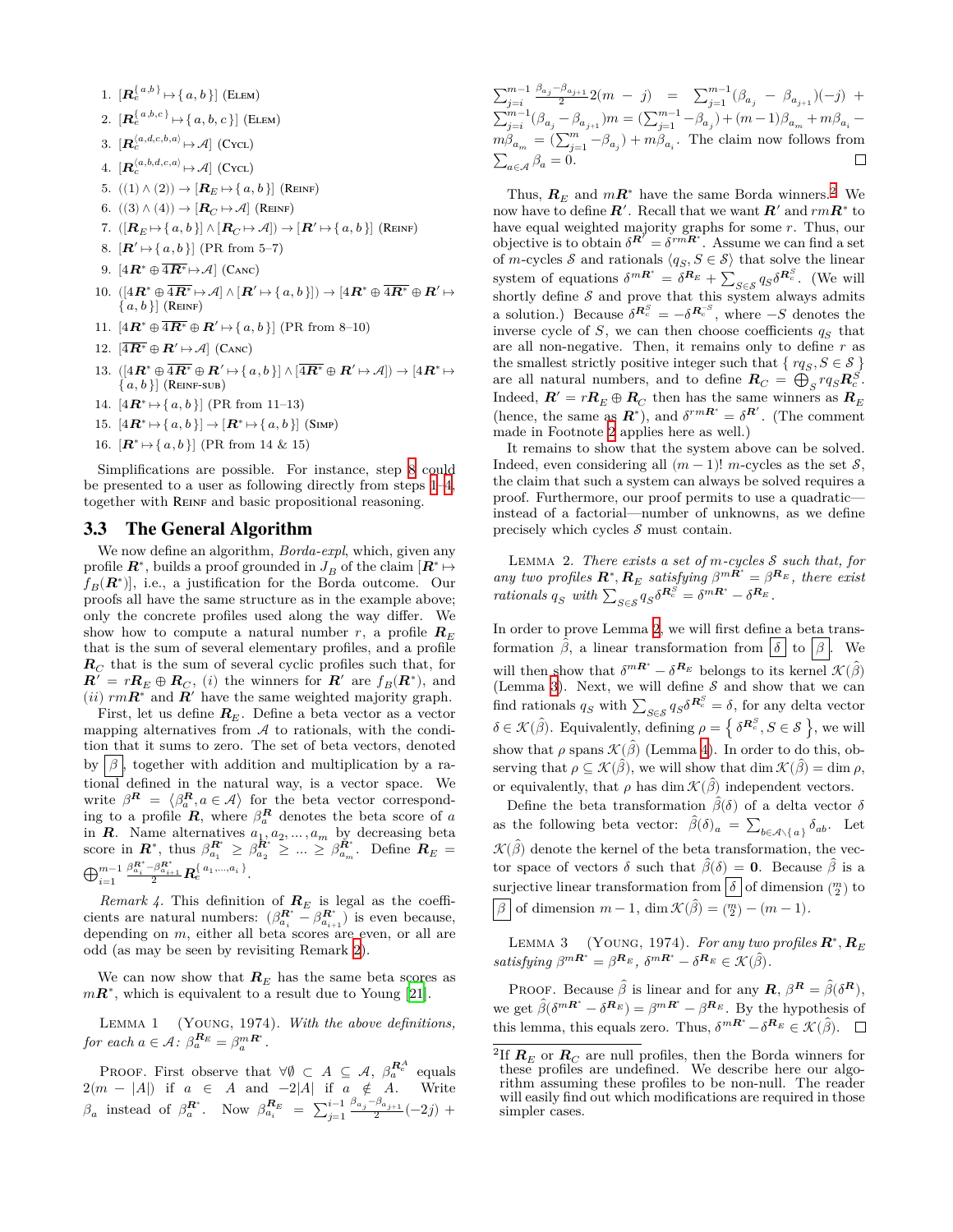|         |                  |                  |                       |                  |                   |                | S                               | $S^{ab}$                             | $S^{ac}$                             | $S^{bc}$                                       |
|---------|------------------|------------------|-----------------------|------------------|-------------------|----------------|---------------------------------|--------------------------------------|--------------------------------------|------------------------------------------------|
|         |                  |                  |                       |                  |                   |                |                                 | $\langle a,$                         | $\langle b,$                         | $\langle b,$                                   |
|         |                  |                  |                       |                  |                   |                |                                 | b,                                   | a,                                   | c,                                             |
|         |                  |                  |                       |                  |                   |                |                                 | c,                                   | c,                                   | a,                                             |
|         |                  |                  |                       |                  |                   |                |                                 | d,                                   | d,                                   | d,                                             |
|         |                  |                  |                       |                  |                   |                |                                 | $a\rangle$                           | $ b\rangle$                          | $ b\rangle$                                    |
|         |                  |                  |                       |                  |                   |                |                                 |                                      |                                      |                                                |
|         |                  |                  |                       |                  |                   |                |                                 | $M~~\delta^{\mathcal{R}_c^{S^{ab}}}$ | $\delta^{\boldsymbol{R}^{S^{ac}}_c}$ | $\delta^{{\cal{\boldsymbol{R}}}_{c}^{S^{bc}}}$ |
|         |                  |                  |                       |                  |                   |                | ab                              | $\boldsymbol{2}$                     | $-2$                                 | $\boldsymbol{0}$                               |
|         |                  |                  | $T$ ab ac ad bc bd cd |                  |                   |                | ac                              | $\boldsymbol{0}$                     | $\overline{2}$                       | $-2$                                           |
| $_{ab}$ | $\mathbf{1}$     | $\boldsymbol{0}$ | $^{-1}$               | $\boldsymbol{0}$ | 1                 | $\theta$       | ad                              | $-2$                                 | $\overline{0}$                       | $\sqrt{2}$                                     |
| ac      | $\boldsymbol{0}$ |                  | $1 -1$                | $\boldsymbol{0}$ | $\boldsymbol{0}$  | $\mathbf{1}$   | $_{bc}$                         | $\boldsymbol{2}$                     | $\boldsymbol{0}$                     | $\,2$                                          |
| $_{bc}$ | $\boldsymbol{0}$ | $\boldsymbol{0}$ | $\boldsymbol{0}$      |                  | $1 -1$            | $\mathbf{1}$   | $^{bd}$                         | $\boldsymbol{0}$                     | $-2$                                 | $-2$                                           |
|         |                  |                  |                       |                  |                   |                | c d                             | $\sqrt{2}$                           | $\overline{2}$                       | $\boldsymbol{0}$                               |
|         |                  |                  |                       |                  |                   |                |                                 |                                      |                                      |                                                |
|         |                  |                  |                       |                  |                   |                | $TM$ $k^{ab}$ $k^{ac}$ $k^{bc}$ |                                      |                                      |                                                |
|         |                  |                  |                       |                  | $\boldsymbol{ab}$ | $\overline{4}$ | $-4$                            | $-4$                                 |                                      |                                                |
|         |                  |                  |                       |                  | ac                | 4              | $4 - 4$                         |                                      |                                      |                                                |
|         |                  |                  |                       |                  | $b\boldsymbol{c}$ | $\overline{4}$ | $\,4\,$                         | $\overline{4}$                       |                                      |                                                |

<span id="page-6-1"></span>**Figure 4: Illustrations for Lemma [2](#page-5-7), with**  $A =$  ${a, b, c, d}$ . The set *S* (up, right) defines the delta vectors in  $\rho$  forming the columns of the matrix M (middle, right), which get transformed by  $T$  (mid- $\textbf{dle, left)}, \textbf{obtaining } T \delta^{\boldsymbol{R^{S^{tu}}_c}} = k^{tu}.$ 

LEMMA 4. *There exists a set of m-cycles* S such that  $\rho =$  $\{ \delta^{R_c^S}, S \in \mathcal{S} \}$  spans  $\mathcal{K}(\hat{\beta})$ .

PROOF. Let  $z$  denote the least alternative in ≻. For  $(t, u) \in \mathcal{H}_{\mathcal{A} \setminus \{z\}}$ , define  $S^{tu}$  as the *m*-cycle constituted by all alternatives that are in between  $t$  and  $u$  in  $\succ$  (in the order they come in ≻), followed by t, followed by u, followed by all alternatives that come after  $u$  in ≻ except z (in the order they come in  $\succ$ ), followed by all alternatives that come before  $t$  (in the reverse order of the order they come in ≻), followed by z. Let S be the set of m-cycles  $\{S^{tu}, (t, u) \in \succ|_{\mathcal{A} \setminus \{z\}}\}$  (Figure [4](#page-6-1), top right).

Let  $\rho$  denote the set of vectors  $\{ \delta^{R_c^S}, S \in \mathcal{S} \}$  (Figure [4](#page-6-1), middle right). Let us show that  $\rho$  spans  $\mathcal{K}(\hat{\beta})$ . We leave it to the reader to check that  $\rho \subseteq \mathcal{K}(\hat{\beta})$ . It remains to show that  $\rho$  is constituted of  $\binom{m}{2} - (m-1) = \binom{m-1}{2}$  independent vectors. We do so by transforming each of the  $\binom{m-1}{2}$  vectors in  $\rho$  using linear combinations of their coordinates. Their independence will then be visible from their simple format. This is equivalent to defining a linear transform  $T$ , defining a matrix M constituted by the vectors  $\delta \in \rho$  as column vectors, and showing that  $\overline{T}M$  is non-singular.

Let us transform  $\delta^{tu} = \delta^{R_c^{stu}} \in \rho$  into a new vector  $k^{tu}$ , of size  $\binom{m-1}{2}$ , with coordinates indexed using the pairs in  $\succ|_{\mathcal{A}\setminus\{z\}}$ . For each pair  $(v, w) \in \succ|_{\mathcal{A}\setminus\{z\}}$ , define  $k_{vw}^{tu} = -\delta_{vz}^{tu} +$  $\delta_{vw}^{tu} + \delta_{wz}^{tu}$ . Equivalently, define a  $\binom{m-1}{2} \times \binom{m}{2}$  matrix T whose line  $T_{vw}$ ,  $vw \in \mathcal{F}|_{\mathcal{A}\setminus\{z\}}$ , is defined as  $T_{vw}^{vz} = -1$ ,  $T_{vw}^{vw} =$  $T_{vw}^{wz} = 1$ , the rest of the line being zero (Figure [4](#page-6-1), middle left). This yields  $T_{vw}\delta^{tu} = k_{vw}^{tu}$ .

|                                                            |  | $a\quad b\quad c\quad y\quad d\quad e\quad x$<br>b c y d e x a<br>$c \quad y \quad d \quad e \quad x \quad a \quad b$ |  |                                                       |
|------------------------------------------------------------|--|-----------------------------------------------------------------------------------------------------------------------|--|-------------------------------------------------------|
| $\boldsymbol{R}^{\langle a,b,c,y,d,e,x,a\rangle}_c$<br>$=$ |  |                                                                                                                       |  | $y \quad d \quad e \quad x \quad a \quad b \quad c$ . |
|                                                            |  | $d \quad e \quad x \quad a \quad b \quad c \quad y$                                                                   |  |                                                       |
|                                                            |  | $e$ x a b c y d                                                                                                       |  |                                                       |
|                                                            |  | $x$ a b c y d e                                                                                                       |  |                                                       |
|                                                            |  |                                                                                                                       |  |                                                       |

<span id="page-6-2"></span>**Figure 5: Illustration of the computation of the delta score corresponding to an** *m***-cycle, here with**  $d = 4$ the distance between  $x$  and  $y$  in the cycle.

Observe that  $\delta_{xy}^{tu} = m - 2d_{xy}$  for any  $xy \in \mathcal{L}|_{\mathcal{A} \setminus \{z\}}$ , where  $d_{xy}$  is the number of alternatives in between x and y in the cycle  $S^{tu}$ , counting y but not x. To see this, recall  $\delta_{xy}^{tu}$  is the signed number of victories of  $x$  against  $y$  in the profile  $R_c^{S^{tu}}$ , composed of all preference orders obtained by starting the cycle  $S^{tu}$  at different positions. Assume the distance between x and y is d in  $S^{tu}$ . See Figure [5](#page-6-2). Consider first the preference order starting with the  $(d-1)$  alternatives in between x and y, then y, then the remaining  $m - d$  alternatives in A ending with x. In this preference order,  $y$  is better than  $x$ , and this will be the case for the preference orders of the first  $d$  voters where we gradually shift (cyclically)  $y$ towards the first position in the ranking. The next shift will make  $y$  beaten by  $x$ , and it will remain so for the rest of the voters. Thus,  $x$  has won  $m-d$  times and  $y$  has won  $d$  times.

We obtain  $k_{vw}^{tu} = 3m - 2(d_{zv} + d_{vw} + d_{wz})$ . Now only two cases need to be distinguished, thanks to the order of the alternatives in the cycle  $S^{tu}$  compared to the ordering ≻. Consider as an example  $\succ = (a, b, c, t, d, e, f, u, q, h, z)$ ,  $S^{tu} = \langle d, e, f, t, u, g, h, c, b, a, z, d \rangle$ . (The reasoning which follows is general though.) Because  $(t, u)$  and  $(v, w)$  are taken in ≻ $|_{\mathcal{A}\setminus\{z\}}$ , we know that in ≻, *t* comes before *u* and *v* comes before  $w$ , and all are different from  $z$ . Consider any  $v \in \mathcal{A} \setminus \{z\}$ . Assume  $t \succ v$ . Then, w being in between v and  $z$  in  $\succ$  implies that w is in between v and z in  $S^{tu}$ . Similarly, w is in between v and z in  $S^{tu}$  whenever  $(t = v \wedge u = w)$ or  $(t = v \wedge u \succ w)$ . It is easy to check that in all other cases,  $v$  is in between  $w$  and  $z$  in  $S^{tu}$ . Finally, observe that  $d_{zv} + d_{vw} + d_{wz}$  equals m when w is in between v and z in  $S^{tu}$  and equals 2m otherwise.

We conclude that  $k_{vw}^{tu} = m$  whenever  $t \succ v \vee (t = v \wedge u =$  $w) \vee (t = v \wedge u \succ w)$ , and  $k_{vw}^{tu} = -m$  in the remaining cases. Hence,  $TM$  (Figure [4,](#page-6-1) bottom) has its entries on the diagonal and below equal to  $m$  and the rest equal to  $-m$ , which shows it is nonsingular, or equivalently, that  $\{k^{tu}, tu \in$  $\succ|_{\mathcal{A}\setminus\{z\}}$  is a set of  $\binom{m-1}{2}$  independent vectors.  $\Box$ 

Once suitable values for r,  $\mathbf{R}_E$  and  $\mathbf{R}_C$  have been found, it suffices to present a proof following the structure presented in Section [3.2](#page-4-0) (or simple modifications thereof, in case some of the profiles found are null profiles). This terminates the proof of correctness of our Borda-expl algorithm.

<span id="page-6-0"></span>Theorem 2 (Borda justification). *For any given profile,* Borda-expl *computes a proof justifying the outcome of the Borda rule in terms of the*  $\mathcal{L}$ *-axiomatisation*  $J_B$ .

PROOF. This is a consequence of Lemma [2](#page-5-7), which itself follows from Lemma [3](#page-5-8) and Lemma [4.](#page-5-9) $\Box$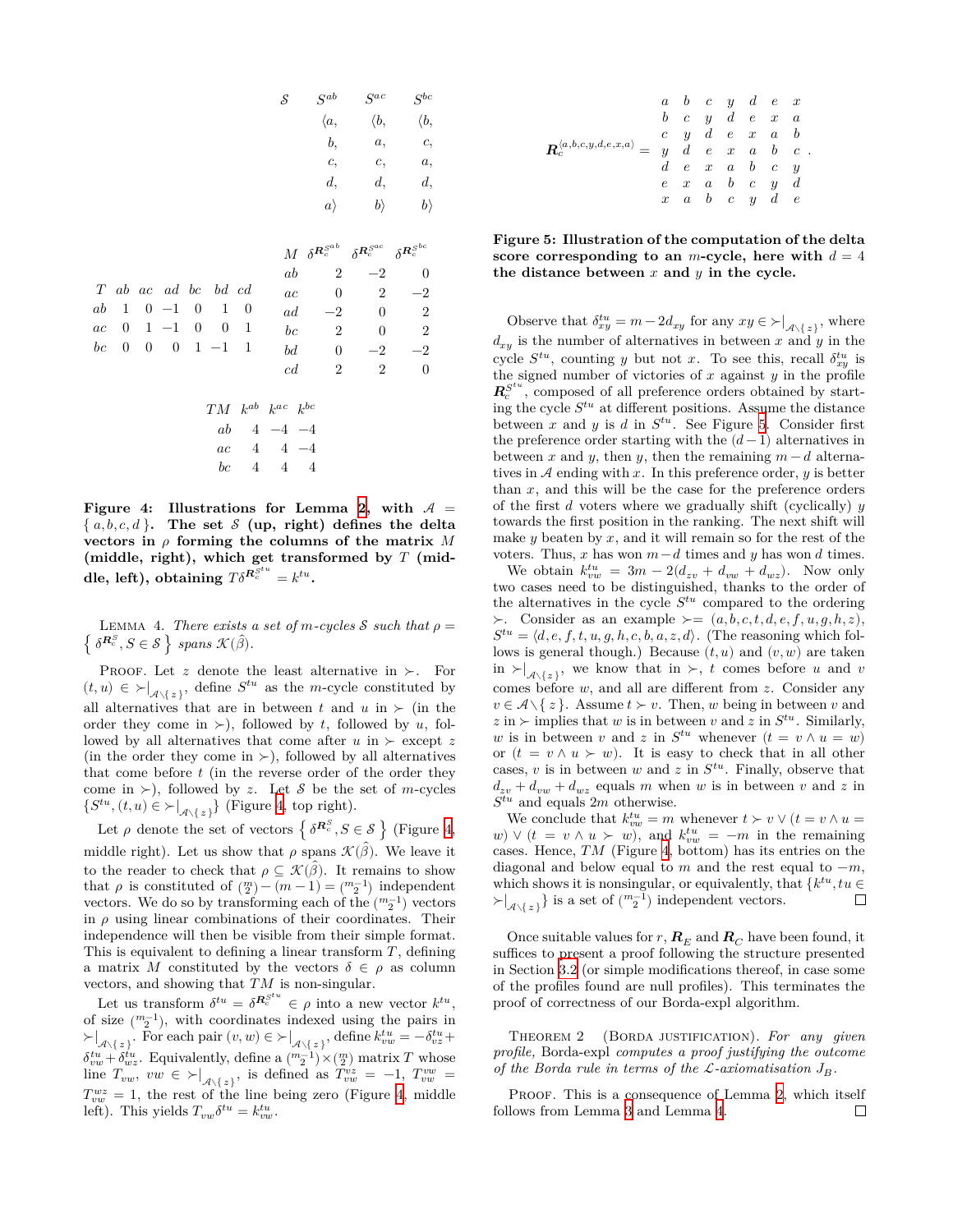## <span id="page-7-2"></span>3.4 Comparison with Young's Axiomatisation

This instantiation of our framework is based on the axiomatisation of the Borda rule given by Young [\[21\]](#page-8-4). Young used the axioms of *neutrality*, *faithfulness*, *cancellation*, and *reinforcement*. We chose a slightly different set of axioms to make the argument more concrete and the proofs built by our algorithm shorter. In particular, we included elementary and cyclic profiles in the axioms themselves (rather than make them follow from the axioms of Young).

Young's work also inspired our approach to proving correctness of our algorithm. Lemmas [1](#page-5-10) and [3](#page-5-8), the idea of using the spaces  $\boxed{\delta}$ ,  $\boxed{\beta}$  and the transformation  $\hat{\beta}$  are due to him. The novelty in our approach is that our vectors can be defined from a restricted set of cyclic profiles, whereas Young uses a more general construction. Thus, the results specific to the space of cyclic profiles (the construction and exploitation of  $S$  as done in Lemma [4\)](#page-5-9) are new.

# <span id="page-7-0"></span>4. BEYOND OUTCOME JUSTIFICATION

In this section we briefly explore additional opportunities for putting our general framework to use and sketch how it may be applied to argue about voting rules in other ways that simply justifying a given outcome.

#### 4.1 Types of Arguments

Proofs of claims may be used in various ways to argue in favour of one voting rule or to attack another rule. There are clear links with argumentation theory [[3](#page-8-11)], which could be further developed to arrive at a fully fledged framework for arguing about voting rules. Here we only define a few categories of arguments we can create in our framework. In the context of a voting rule f, a proof for a claim  $[\mathbf{R} \models \alpha],$ saying that in profile  $R$  the set of winners should be selected from  $\alpha$ , can constitute different types of arguments:

- a *partial justification* for f when  $f(\mathbf{R}) \in \alpha$ ;
- a *full justification* for f on **R** when  $\alpha = \{ f(R) \};$
- an *attack* against f when  $f(\mathbf{R}) \notin \alpha$ .

An argument may belong to more than one of these categories, e.g., it may simultaneously be a justification for some rule and an attack against some other rules.

An argument can also attack an  $\mathcal{L}\text{-axiom}$  attack and  $\mathcal{L}\text{-}$ of a specific voting rule. A system using an  $\mathcal{L}$ -axiomatisation  $J$  could establish that  $J'$  is incompatible with  $J$  (meaning that voting rules conforming to  $J$  necessarily give different results in some cases from rules conforming to  $J'$  and, assuming that the user will favour  $J$  over  $J'$  when realising that they are incompatible, could thus argue by simply giving an example illustrating the incompatibility. It is then up to that system to choose its example as wisely as possible. Formally, an attack against  $J'$  by  $J$  consists of two proofs, one of  $[\mathbf{R} \models \alpha]$  grounded in J and one of  $[\mathbf{R} \models \alpha']$ grounded in  $J'$ , for some profile **R** and some sets  $\alpha$  and  $\alpha'$ with  $\alpha \cap \alpha' = \emptyset$ . An attack against J' is also an attack against any rule  $f'$  conforming to  $J'$ .

#### 4.2 Attacking and Defending Borda

As an illustration, we present here, first, an argument that could be given against Borda, namely, that it does not satisfy the Condorcet property. We then also show how to defend Borda against this argument by producing a counterargument to the Condorcet argument.

Consider  $J_C = \{ \text{Comp } \}$ , including only the *L*-axiom saying that, if there is a Condorcet winner, it must be returned as the sole winner. Now take any profile with a Condorcet winner where Borda does not select that Condorcet winner. For example, take  $A = \{a, b, c\}$  and **R** defined as follows:

$$
R = \begin{array}{ccccccccc} & b & b & a & a & a \\ c & c & b & b & b \\ a & a & c & c & c \end{array}.
$$

Although  $a$  is the Condorcet winner, Borda shamelessly selects  $\{b\}$ . Thus, an attack against Borda can be built by putting forward the claim  $[ R \mapsto \{ a \}]$  and its (trivial) proof grounded in  $J_C$ , whilst observing that this contradicts Borda's choice.

As a defence, a system arguing for Borda may give a justification for choosing  $\{b\}$  using its own *L*-axiomatisation, by giving an argument for  $[\mathbf{R} \mapsto \{b\}]$  grounded in  $J_B$  as computed by Borda-expl. But this is unlikely to be convincing: such an attack rather calls for a more specific response. The system could also counter-attack by saying that we do not want to follow Condorcet in general, by using Fishburn's argument. Define  $J'_B$  as the set of  $\mathcal{L}\text{-axioms}$  for Borda described above, together with FvsC, the Fishburn-versus-Condorcet  $\mathcal{L}$ -axiom (see Section [2.2\)](#page-2-0). An attack against  $J_C$  can now be produced by giving a proof grounded in  $J_B^\prime$ for  $[{\bf R}_F \mapsto \{a\}]$ , together with a proof grounded in  $J_C$  for  $[{\bf R}_F \mapsto \{w\}]$ . This shows the incompatibility between these two  $\mathcal{L}$ -axiomatisations.

#### <span id="page-7-1"></span>5. CONCLUSION AND RELATED WORK

We have developed a general logic-based framework for representing arguments in favour of or against specific election outcomes. While these arguments can be based on general axioms familiar from social choice theory, when actually used, they apply to concrete instances of elections, thereby making them understandable to non-experts. We have also devised a practical algorithm for generating the arguments required to justify the election outcome selected by the Borda rule, for any given profile of preferences.

Related work has aimed at explaining or justifying recommendations  $[4, 10, 11, 12]$  $[4, 10, 11, 12]$  $[4, 10, 11, 12]$  $[4, 10, 11, 12]$  $[4, 10, 11, 12]$  $[4, 10, 11, 12]$  $[4, 10, 11, 12]$  $[4, 10, 11, 12]$  $[4, 10, 11, 12]$  or outcomes of elections  $[15, 16]$  $[15, 16]$  $[15, 16]$  $[15, 16]$ . However, these approaches are all based on specific ways of justifying decisions and propose no general framework capable of integrating different kinds of arguments, including in particular counter-arguments against their own claims.

Our work is also related to existing work on logic and automated reasoning for social choice theory [[5](#page-8-18), [7,](#page-8-19) [17](#page-8-20)], aimed at automatically deriving theorems in social choice theory. However, to date work in that literature has not attempted to tackle the problem of justifying election outcomes.

## Acknowledgments

Part of this work was carried out while the first author was employed at the ILLC, University of Amsterdam, and then at the Université de technologie de Compiègne, France. It was supported by the Dutch Government through an NWO Free Competition Grant (No. 612.001.015), and funded in the framework of the Labex MS2T supported by the French Government through the programme "Investments for the future" managed by the National Agency for Research (Reference ANR-11-IDEX-0004-02), respectively.